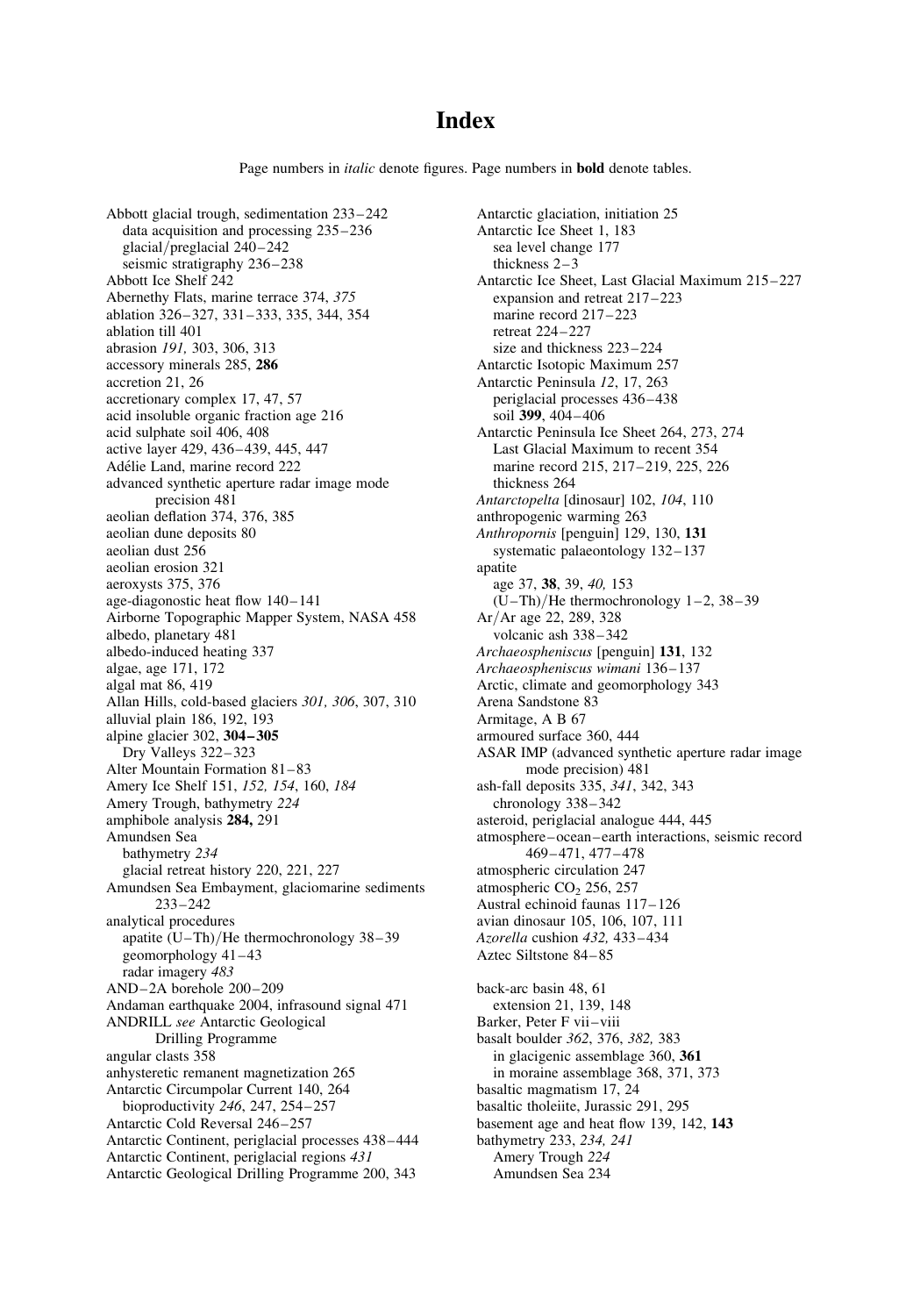bathymetry (continued) IODP Leg 318 278 South Orkney Trough 46 West Antarctic Peninsula 265 bathymetry data 215 –217, 220, 224, 225, 226 multibeam swath 221, 222 beach, modern 374–376 Beacon Heights Orthoquartzite 83– 84 Beacon Supergroup 2, 67–91 Beaconites [trace fossil] 82, 83, 85 Beardmore Glacier 170, 171 bedrock features 216, 225 biogenic opal 250 Bsi values 245, 248, 251, 252, 255 removal 267 biogeographical province 110 biogeography, dinosaurs 108–111 bioproductivity, detection method 3, 245– 258 changes 256–257 chronology 246-247 methods 247– 249 proxy 254–256 reliability 253 –254 results 250– 253  $^{230}$ Th<sub>xs</sub> normalisation 249–250, 252 biotic influence 433, 437, 439, 441, 445, 447 biotite analysis 283, 285 bird 107, 108, 109, 111, 112 bird see also penguins block field 382, 383–384, 412, 414, 415, 447 blocky terrain 378 bog, formation 404 Bootstrapped Spanning Network 118, 121, 122, 124, 125 boreholes, New Harbour 200–209 Bouguer gravity anomaly 240 boulder see also basalt and granite boulder belt moraine 307, 308, 313 Boulder Train Assemblage 362, 365– 374 boulder trains 307–309 boulders overturned 310-312 boulder-top abrasion 303, 306 Boyd Straight, bathymetry 224 brachiopod 87, 90 braided channels 192, 193, 194 Brandy Bay Moraine 365, 367 brecciation, glaciotectonic 311 Britannia Range, cold-based glaciers 301, 302, 306, 307, 310– 314 brittle deformation 49, 310 brittle mesostructure analysis 58–60, 62 brittle structures 54 Bruce Bank, crustal thickness 48 Bruce–Discovery Basin, heat flow 143, 144 bulk density 248, 250, 251, 253 buried glacier ice 443 buried ice 310, 369, 378, 385 deposits 320, 322–323, 326, 331– 335 buried soil 313 burrow 72, 79, 80, 81, 82, 83, 87, 91 Byrd Fault 77 Byrd Glacier 2, 38 Byrd Glacier fault, thermochronology study 37–43 Byrd's expedition 71

C<sub>40</sub>/RA plot 362, 372, 373  $Ca<sup>2+</sup>$  concentration 247 calibrated age 217 calving 264 carbonate content 266, 268, 270, 272 cave deposits 77 chemical geochronology 287–288, 295 chemical texture 421, 424 Churchill Mountain, stratigraphy 78 Circum-antarctic Opal Belt 247 circumpolar currents 117, 118, 125 Eocene 123 CIROS– 1 borehole 200–209 cirque 302 cirque glacier 360, 365 cladogram, penguin 136 Clarke Valley, shoreline 461 clay mineralogy 156– 159 Site U1359 292–293 climate 1 literaure review 429-430 stability 342–343 warming 293 climate and soil 399, 407 climate change 199 –200, 226, 245 and ice sheets 163 indicators 447 last glacial 255 prediction 167 sensivity 432-433, 437 study 412 climate change and landscape 319–344 chronological control 338– 342 ice-sheet dynamics 343–344 microclimate zones 324–326 climate control 247 climate, Last Glacial Maximum 385 climate, Maritime Antarctic 482, 492 climate, periglacial 411 climate-driven provinciality 111 climatic analogue 445 clinoflorm 237 clinopyroxene analysis 282, 283 coal 16, 68 Coal nunatak 440 coastal thaw zone, microclimate 324– 326 cobble armour 376 cold desert 411 cold-based glaciers Allan Hills 301, 306, 307, 310 Britannia Range 301, 302, 306, 307, 310–314 Dry Valleys 322–323 cold-based glaciers, geomorphology 4, 299–315 dating methods 313– 314 deformational features 310-311 depositional features 306 –310 erosion features 303– 306 preservation features 311–313 types 301–303 cold-based ice deposits 360, 361, 388 cold-based periglacial activity 430, 447 colour b\* 248–249, 250, 251, 253 colour banding 189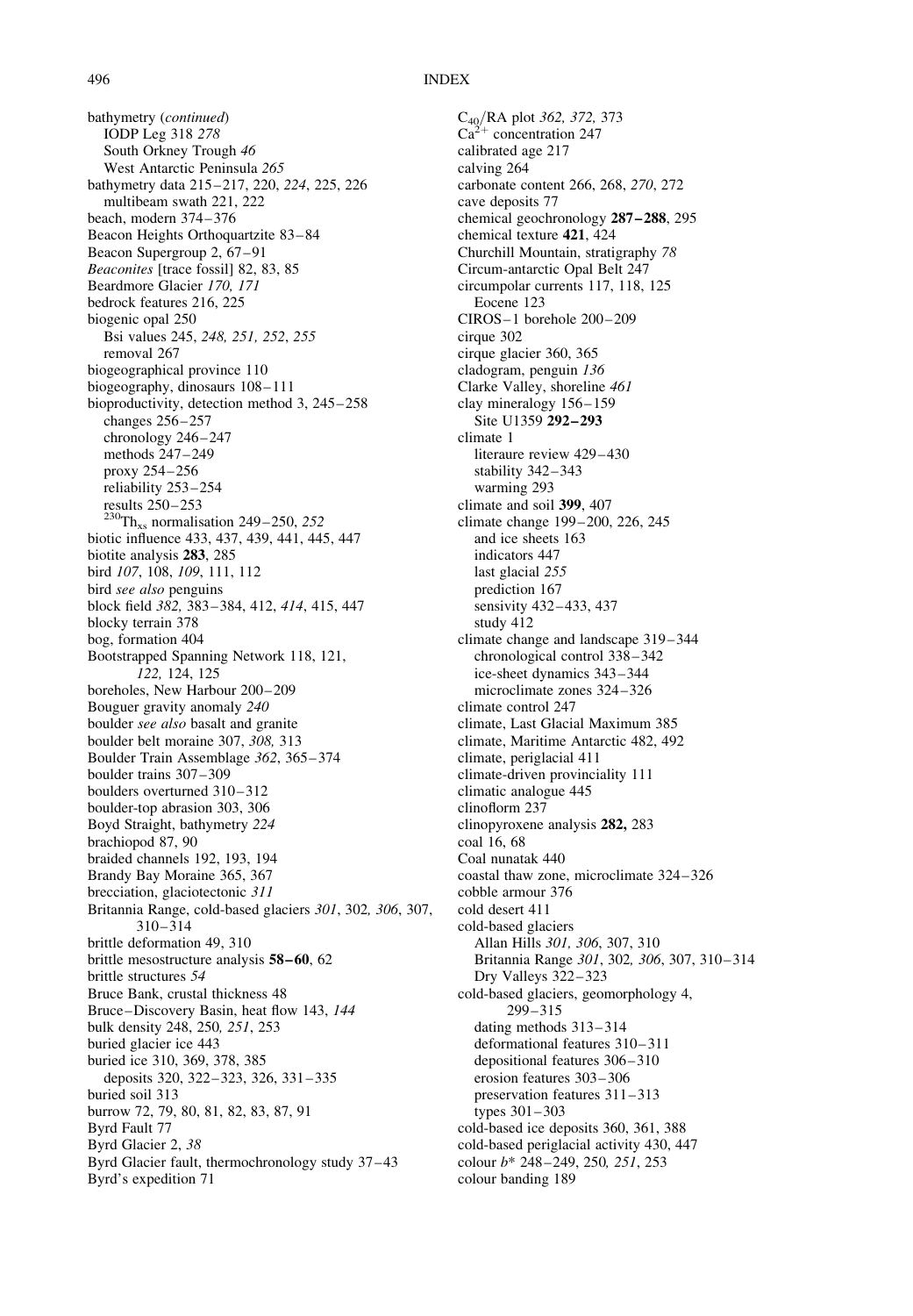Comprehensive Nuclear-Test Ban Treaty Organisation 471, 474, 475, 479 compressed ground 311, 312 compression 2 continental break-up 47, 233 Gondwana 1, 117-118, 123, 153 Pangea 111 Rodinia 25 continental rise 277–278 continental shelf 217–223, 226, 233, 240 width 219 contourite 223 contraction crack polygon 328, 332, 442 Cook Ice Cap 432 Cook Mountain, stratigraphy 78 cooling (tectonic) 2, 38, 39 cooling event 373 cooling, oceanic basement 148 Coronation Island 45, 46 Cosgrove glacial trough 242 cosmogenic isotope 435 cosmogenic nuclide dating 313, 326 Dry Valleys 337, 342 measurement 223 study 153 Crater Lake, test site 482, 484, 486 creep, rate of 330 Crohn Surface 153, 154 crust glacial isostatic adjustment 455, 463–465 tilt 4 thickness 22, 23, 24, 48, 288 crust-mantle depth 236, 238 cryogenic processes 429, 437 cryoplanation terrace 440, 441, 445, 447 cryoseismic source 470, 476–477 cryosphere 199, 215 cryoturbation 322, 331, 333, 338, 342 Darwin Mountain, stratigraphy 78 data geophysical 47, 235– 236 seismic acquisition 203 seismic processing 203–204 seismic resolution 204 dataset, recalibration 168 Davies Dome 359– 360, 371– 373, 383– 384 dead ice environment 369, 387 debris-covered glacier 331, Deception Island snow cover study 481–492 soil 404–406 décollement 378 deformation brittle 49, 310 Gondwanide 17 Taylor Group 13, 14, 22 deformation, crust 455, 463, 464 deformation, geoid 455 deformation, soft-sediment 189, 190, 194, 195 deformational features, cold-based glacier 310-311, 314 deglacial ages 175, 177, 178 deglacial shoreline 455, 464

deglaciation 273, 274, 411, 437, 438, 440 isostatic adjustment 464 Delphinornis [penguin] 131, 132, 136, 137 denudation  $10$ ,  $21-25$ Cretaceous 153 rate of 2 thermochronology 37 deposition Lambert Graben 192-195 Taylor Group 76–78 depositional environment Abbott glacial trough 238, 242 Lambert Graben 186 Pagodroma Group 159 depositional features, cold-based glacier 306– 310 depositional processes 187, 188–192, 194 desert pavement 313, 336, 337 desert varnish 306, 307, 310, 376 desert, polar 353– 389, 411 desiccation cracks 79, 80, 82, 83, 85, 86 diamictite, Permian 14 diatom source 249 diatomaceous claystone 185, 194, 195 diatomaceous sediment 216, 219, 222, 227, 279 differential movement study, apatite thermochronology 37–43 dimorphism 136 dinosaur, non-avian 102, 105, 106, 110, 111 dinosaurs, Late Cretaceous 2, 99–112 future research 111 depositional environment 101 palaeogeography 108 –111 taxonomic list 103 diurnal frost effectiveness 434 double-frequency microseism 470, 471-475, 476– 478 drainage 17 drainage patterns 24– 25 drainage, palaeo- 221, 222, 225 Drake Passage magnetic anomalies 139, 146 opening 118, 125 drift 302, 312 drift, erratic-poor 360– 363, 365, 376 drift, erratic-rich 363– 365 drift, thin patchy 306– 307, 313 dromaeosaur 105, 110 drop moraine 307, 308, 312, 314 dropstone 90, 155, 266 Lambert Graben 187, 193, 194 drumlin 216, 217, 218, 220, 223, 365 dry permafrost 400 Dry Valleys 4, 301– 302, 303 buried ice 310 isostatic adjustment 455 –465 Last Glacial Maximum 171–172, 174 microclimate variation 319–344 duricrust 337, 338 dust transport 247, 254, 256 dyke swarms 20 Earth properties 464, 465

earthquake focal mechanism 46, 62 East Antarctic coastal oases, soil 399, 402– 404, 405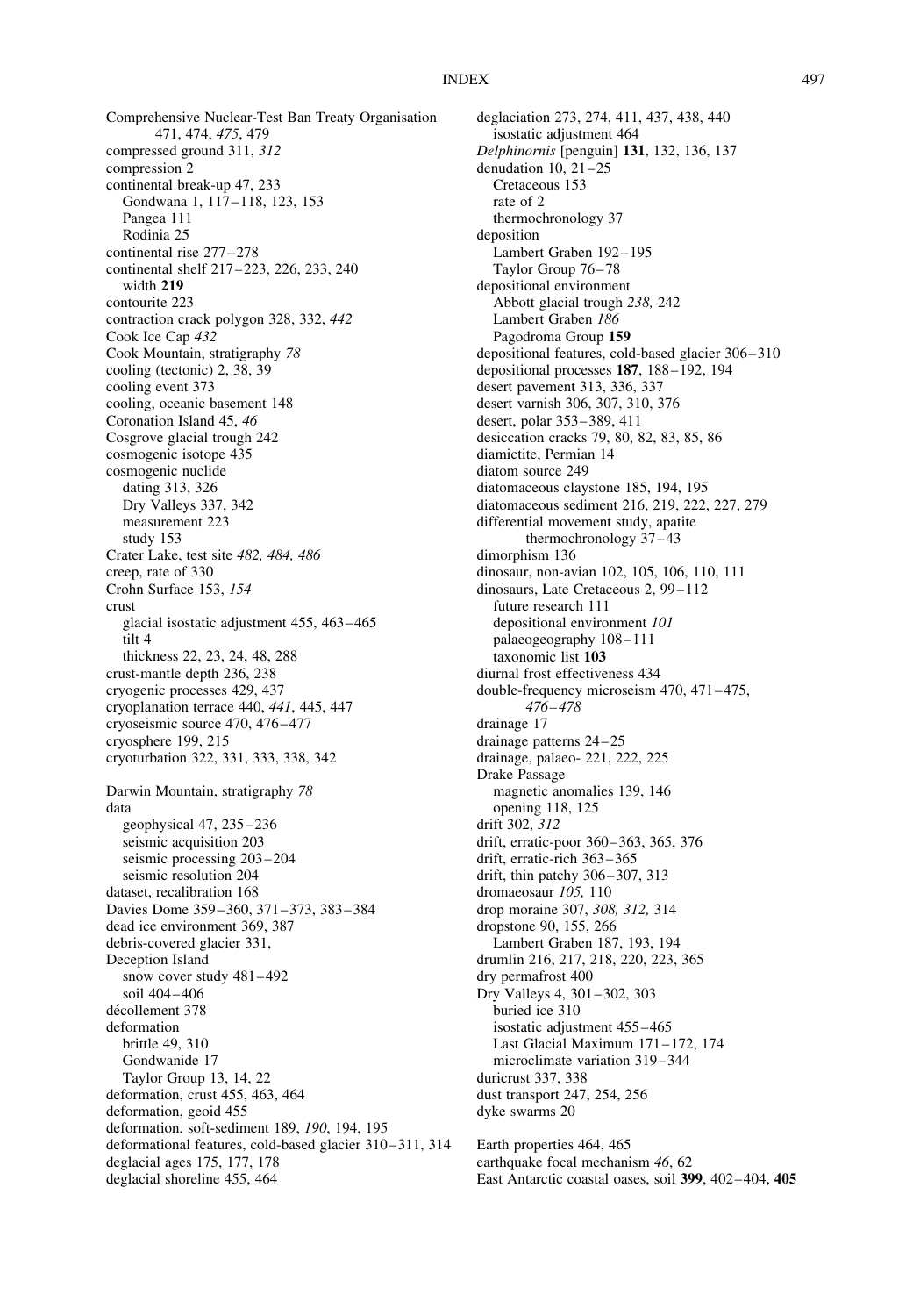East Antarctic Ice Sheet 168, 171– 175, 277, 343, 344 glacial onset 183 ice mass change 464 marine record 215, 222–223, 226 map 220 sediment transport 294 echinoids, Southern Ocean 2, 117, 120 genus richness 121 palaeobiogeography 121– 125 taxa 119 Ekman transport 247 El Nino Southern Oscillation 264 electrical resistivity 378 elevation data 38, 40, 41 Ellsworth Basin, Devonian 76, 77, 87–90 Ellsworth Mountains, Devonian 89–90 Entisol 408 entrainment 311, 314, 323, 333, 363, 385, 415 environment change, monitoring 475, 477–478 Envisat ASAR IMP, evaluation 481-492 ephemeral stream 376, 415 eroded material 160–162 erosion features, cold-based glacier 303, 306 erosion Abbott glacial trough 237, 238 magnitude 153 rate of 162, 163 erratic 168, 415, 417, 418 age 169, 170, 172 Etchecopar's method 49–50, 55, 56 eustatic events 177, 225 records 227 exhumation rate of 39-41 South Orkney 48 Transantarctic Mountains 37 extension, Transantarctic Mountains 22, 23 Falkland Islands 13, 16 Devonian 67 rotation 21 stone runs 435, 436, 445 Falklands Island block 87 fault data analysis 49, 50–53 fault displacement, thermochronology study 38–39 faults, palaeostress analysis 49–55 faunal isolation 124, 125 feldspar analysis 284, 285 Ferrar Large Igneous Province 1, 19, 20, 21 pyroxenes 291 Ferrar, H T 67 firnification 360 fish, fossil 68, 74, 85, 90 fission track studies 22, 23, 25 flooding event 82, 91, 227 flow velocity, rock glacier 378 fluvial activity 323 foëhn 321 footprint, sauropod 106 foraminifera 226 stable isotope analysis 264, 266-273 fore-arc basin 57 Fourier transform infrared spectroscopy 246, 248, 249, 251–252, 253– 254

freeze-thaw sediments 380, 382-383 fresh water input 477 frost creep 380 frost-shattered boulders 380, 382 FTIRS see Fourier transform infrared spectroscopy fumarolic activity 24 furrows in granite 446 Gamburtsev Mountain, seismic experiment 478 garnet analysis U1359 279, 283, 291 gelifluction 323, 332, 382 gelifluction lobe 308, 310 Gelisols 408 geochemistry, Ferrar magma 19, 20 geoid deformation 455 geomorphic processes 319– 324 geomorphology 157 Byrd glacier 41–43 cold-based glaciers 299, 303, 304– 305 periglacial 415, 417 polar deserts 353–389 geophysical data 47 acquisition and processing 235 –236 George V Land, marine record 222 geothermal anomaly, permafrost 482 geothermal heat flow 140, 388 glacial erosion 153 –159 glacial history 2, 200 Lambert–Amery ice 162–163 glacial isostatic adjustment 455– 465 glacial processes 4– 5 glacial signature, sand grains 192 glacial terrace 414, 415, 419 glacial trough 216, 301 glacialfluvial outwash 192– 195 Glacialisaurus [dinosaur] 110 glacially eroded ridges 416, 417 glacial– periglacial interactions 385–387 glaciation onset 154 dating 25 glaciation, Carboniferous/Permian 14, 15, 75 glaciation, Oligocene/Miocene 125 glacier advance 200, 209 glacier characteristics 359 glacier ice, James Ross Island 358– 360 glacier incision 153– 159 glacier lake outburst 379 glacier scour 209 glacigenic assemblage 358, 360–365 characteristics 387 glaciofluvial outwash 192–195 glaciofluvial to marine transition 183, 194 glaciomarine sediments 233 –242, 291 glaciotectonized bedrock 310 glass shard 338, 341, 342 Ar/Ar age 339– 340 global seismic network 469, 470, 472 Gondwana break-up 1, 117– 118, 123, 153 glaciation 15 plate margin 16, 21 reconstruction 10,  $11-14$ ,  $20$ seaway 87 Gondwanan fauna dispersal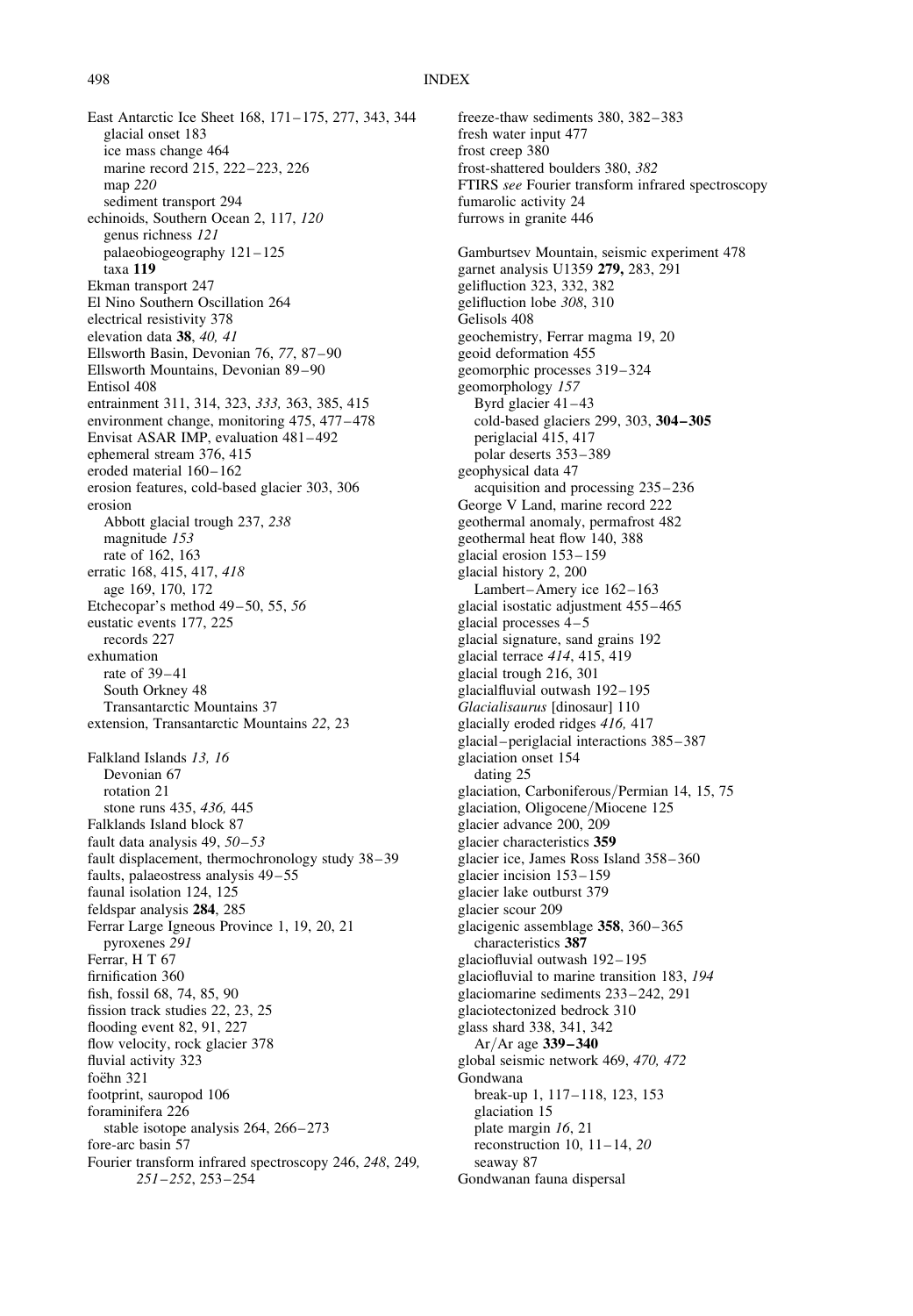dinosaur 99, 102, 108–111 echinoids 117 Gondwanide deformation 17 graded bedding 188 grain size analysis 167 Larsemann Hills 419, 420, 421, 422, 425 Site U1359 279 grain size, glaciofluvial/marine 186– 192 granite boulder 362, 363, 365, 376, 383 granite, enigmatic weathering 446 gravity anomaly 236, 240, 288 gravity data 48, 200, 207, 208 gravity flow 189 gravity wave, microseisms 470 greenhouse gas forcing 263 greenhouse world 199, 200 grooves 303, 306 gouges 322 ground ice 310, 385 grounded ice sheet, Ross Sea 171–173, 177 grounding depths 218– 219 grounding-line retreat 219–223, 226, 263 Amery ice 162 Last Glacial Maximum 175– 176 grounding-zone wedges 216, 220, 221, 222, 223 grus 336 guano 400, 407 gully 327, 443, 445 hadrosaur 106, 111 halloysite 342 Heard Island 431, 433, 434– 435 heat flow and basement age 139–148 method 140– 142 results 142–143 site comparison  $143 - 148$ heavy mineral analysis Lambert Graben 192, 193, 194 provenance study 279–282, 283–286, 291 Heimdall Erosion Surface 73, 81, 82, 90 Heimdallia [burrow] 72, 79, 80, 91 Hf analysis 185 humeri 134 hummocky ground 373, 377, 378 hydrolaccolith 414 ice dome 359 ice drainage and landscape 151–163 isostatic uplift 159-160 outlet glaciers 153– 159 study methods 151–153 ice flow Abbott trough 236, 239, 241 McMurdo Sound 174 Ross Sea sector 175 ice mass change 464, 465 ice sheet 303, 304–305 ice sheet retreat, causes 224–227 timing 219 ice sheet stability 215, 225–226 ice sheet, Late Glacial Maximum 388 thickness 216-217, 218-219, 223-224, 227 Ross Sea 171, 173, 177 ice shelf collapse 221

ice streams 216 ice surface elevation 173, 175 ice volume 167, 465 fluctuation 343, 344 ice wedges 328–329 ice, exposed 367, 371, 373, 413 iceberg debris 3 iceberg, remote monitoring 477 ice-collapse pits 374 ice-cored features debris cone 308, 310 lobes 343 moraine 359, 360, 369–374, 380, 387 ridges 306 substrate 311 ice-cored landforms, identification 381 ice-dynamics 264, 343– 344 seismic data 475, 478 ice-free areas 397, 403, 417, 434 ice-house world 199, 200 ice-quake, seismicity 470, 476, 477 ice-rafted detritus 268, 269, 273, 274 provenance 294 ice-sheet grounding lines 168 ichnofauna 78, 80–83, 85 igneous provenance 286, 290-291, 295 IJR– 45 Glacier Moraine 354, 358, 365– 369 imbricate thrusting 9 impact crater 288 incision, outlet glaciers 153– 159 infrasound 474, 476-478 inland mixed zone, microclimate 324– 326 landforms 327–328, 330, 343 Integrated Ocean Drilling Program see IODP interglacial, biogenic opal 253, 256 International Polar Year 470, 474, 478, 479 International Symposium in Antarctic Earth Sciences 1, 5 IODP Leg 318 Site U1359 277–295 sediments 279 iron, bioproductivity 254, 256 isostatic change 24, 159– 160, 225 James Ross Basin 2, 99–112 dinosaurs 100, 102– 108 stratigraphy  $100-102$ James Ross Island, landscape evolution 353–389 geology and glacial history 354 –357 glacier ice 358–360 James Ross Island, permafrost 436, 438 Jane Basin, opening 47, 48, 61-62, 144 jarosite 406 joints, palaeostress analysis 49–55 Jurassic rifting 17– 21 Kaa Bluff, moraine 362, 363 kame terrace 172 kaolin 157–158, 159 kaolinite, depth plot 293 K –Ar age 291 karstic relief 74, 91 katabatic wind 321–322, 376 kenyte erratics 172, 174, 176 Kerguelen Island 431-435

kettle lake 370, 374, 415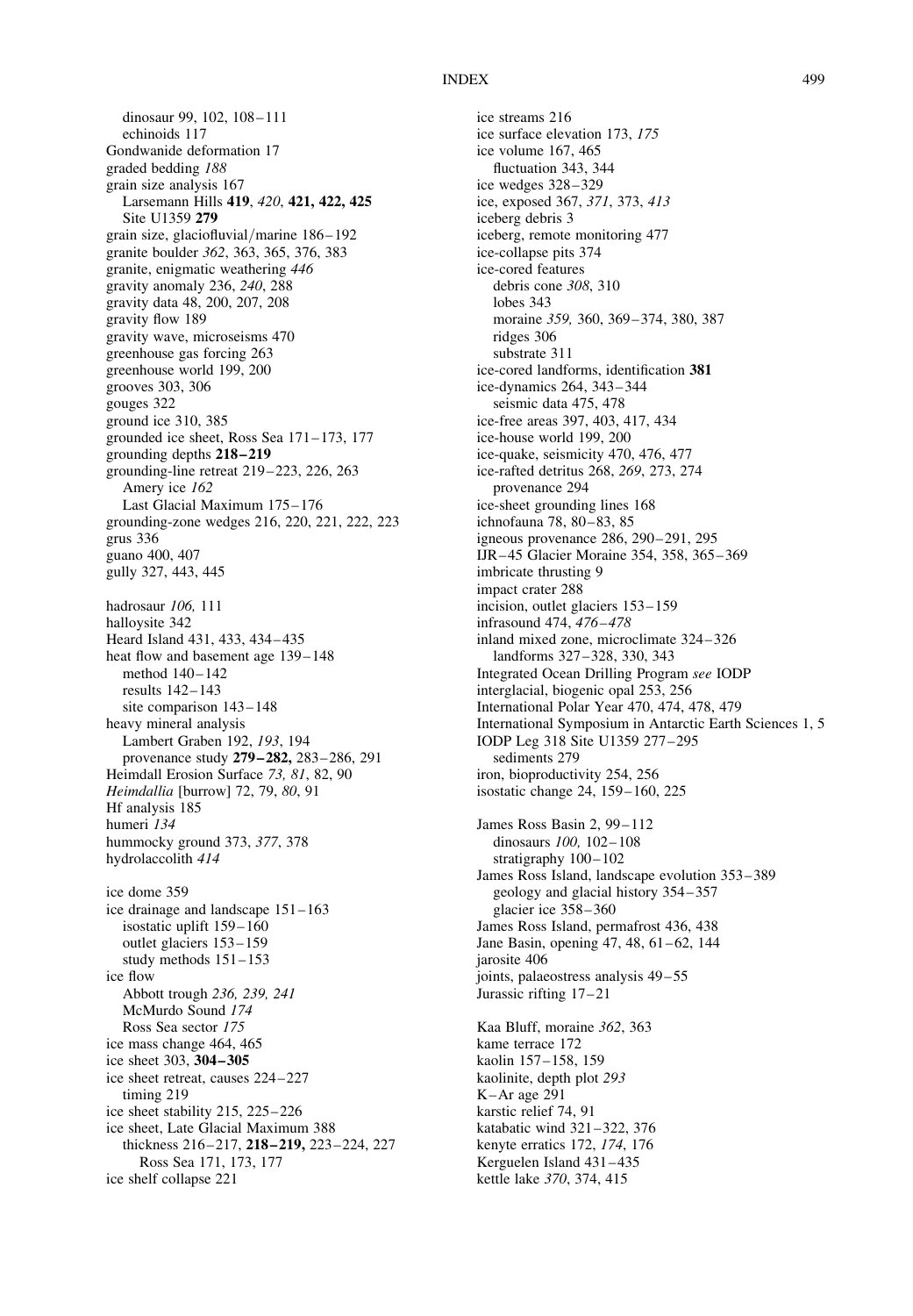Kirkpatrick lavas 21–22 Kukri Erosion Surface 2 elevation data  $37, 41-43$ lake sediment 86 Taylor Group 67, 71, 73–76, 79, 81, 82, 91 Transantarctic Mountains 10, 14, 17, 22 kyanite analysis 285, 286 laboratory and natural conditions 447 Lachlan Orogen 11–12, 14 Lachman Crags erratics 364–365 glacier 360, 371, 372 mesa 382, 383 rock glacier 378–380 lacustrine sediment, infrared spectroscopy 249, 253 lacustrine strandlines 455 records 456– 458 lag deposit 376, 385, 444 Lake Bonney, strandline 461 lake levels, Dry Valleys 343 Lake Vanda, strandline 457, 460, 463 lake, ice dam 172 lake, periglacial 414, 415, 418 Lambert Glacier–Amery Ice Shelf system 151, 152, 156, 183– 185 Lambert Graben, sediments 183–195 depositional history 192– 195 geology 183–186 laminated sediment 191, 194, 279 landform analysis 326–338 macroscale 326-328 mesoscale 328–335 microscale 335– 338 landform analysis, Dry Valleys 326–328, 335–338 landscape and climate change 319-344 geomorphic processes 319, 321–324 landform analysis 326-338 landscape stability 342– 343 landscape and cold-based glaciers 299 protection 313 landscape and ice drainage  $151 - 163$ model comparison 160–162 uplands and summit surfaces 153 landscape evolution 4, 162-163 James Ross Island 353, 384–389 landscape stability 342–343 landslide 377, 378 landsystems and palaeoglacial models 353–388 landscape evolution 384-385 methods 357– 358 study area 354–357 Larseman Hills geology 415, 417 sediments 420–421 soil 402, 403 Larsemann Hills, periglacial environment 411–425 Laschamp Event 246 Last Glacial Maximum 3, 272, 274 age 173–174, 178 biogenic opal 252, 256, 257 deglaciation 415 grounding-line retreat 175– 176 ice surface elevation 173

ice thinning 174– 175, 178 isostatic adjustment 456 Last Glacial Maximum, configuration 167–178 Dry Valleys 171–172, 174 Marie Byrd Land and interior 172–173 Ross Embayment and Roosevelt Island 173 Transantarctic Mountains 168 –171 Victoria Land 172 Late Glacial Maximum, ice sheet 361, 387–388, 389 Laurie Island 45, 46 lava 19, 155 lava, thickness,  $21-22$ lichen 401, 404, 441 LiDAR DEM, strandline elevation 458–463, 465 lineations 216 lithofacies, glaciofluvial/marine 186-192 lithosphere and erosion 162 Little Ice Age Advance 357, 373 Livingston Island 436, 437, 438 lonestone 185, 195 lycopod 83, 84, 87 magma, origin 19 magmatism Gondwana margin 20 Silurian 12 magnetic anomaly 240 age estimate 143–148 Scotia Sea 139, 140 sea-floor 48 magnetic map, Amery Group 158 magnetic susceptibility 247, 252, 255, 265, 268, 269 magnetics 265, 266, 268, 273 Malvinokaffric fauna 10, 13, 72, 87, 90 mantle 19 mantle plume 21, 24 mantle rheology 455-456 Marguerite Bay 12 marine record 217, 218, , 219, 226 Marian Island 431, 432, 433 –435 Marie Byrd Land 10, 11, 12, 13–17, 23, 25 Last Glacial Maximum 172– 173 marine ice sheet 7 marine raised beach 455, 463, 464 marine records 458, 460 ice sheet movement 217–223 marine sediment 3-4 infrared spectroscopy 246, 254 Wilkes Land 277–295 marine sediments, multi-proxy study 263–274 age model 267, 272– 273 coarse fraction 266-267 core material 264– 265 methods 265 results 267–272 sampling 266 marine terrace 374, 375, 385 soil 406 Maritime Antarctic, periglacial processes 436–438 Mars, analogue 442, 443 cold-based glaciers 314, 320, 343 marsupial, dispersal 109, 111 mass flow deposits and heat measurement 140 mass movement 369, 377, 378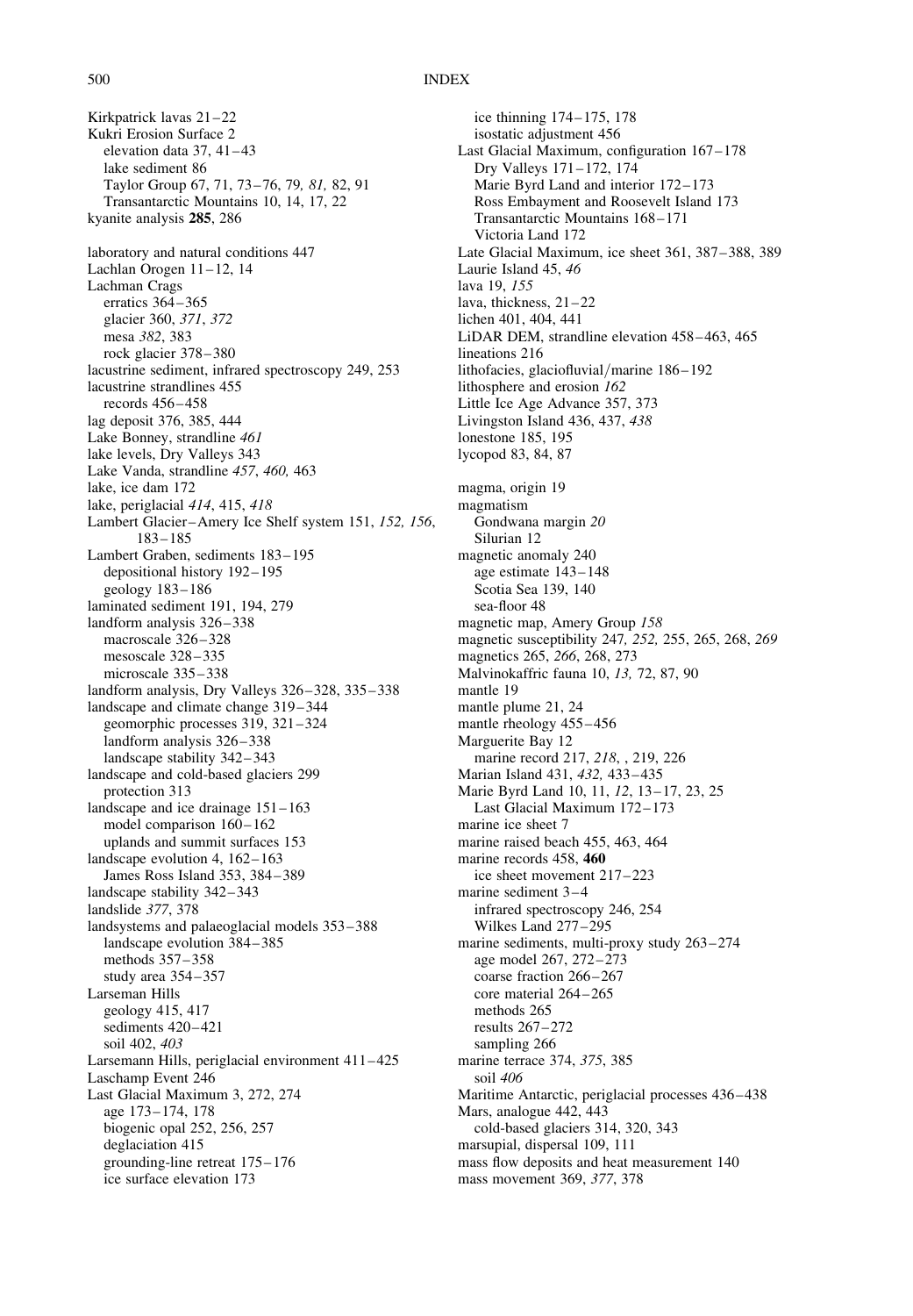Mawson, D, expedition 71 Maya Erosion Surface 14, 72 McMurdo Basin, Devonian 76, 77, 90–91 McMurdo Dry Valleys 69, 71, 77 geology and topography 320– 321 soil 400, 401 stratigraphy 73 see also Dry Valleys McMurdo Sound ice flow-lines 174 seismic 200, 201, 209 McRobertson Land, marine record 223, 227 mean sortable silt 269, 271 mechanical microtexture 421–424 megaflutes 216, 217, 218 mega-scale glacial lineations 216–218, 220–223 Abbott Trough 235 meltwater channels 306 meltwater cycles 194 meltwater processes 385, 386 Meltwater Pulse 1A 167– 168, 215, 225–227 Ross Sea Sector 177, 178 mesa 383– 384 metamorphic provenance 286, 290-291 metamorphism, Permian 16 meteorite, infrasound signal 471 Mg/Ca ratio 272, 273 microbaroms, environment monitoring 474– 476 microbial activity 338 microclimate, dry valley 444–445 microfossil analysis 266, 269–272 micrographs, glacial sediments 191 Mid Miocene climate optimum 342 Miers Valley 456, 457, 460, 462–463 Milankovitch forcing 343 Miller Range 7, 8 moat ridges 462 monazite 283, 286, 288, 289, 290, 293 moraine 170, 172, 216, 223, 323, 414, 419 ice-cored 334, 367, 415 ridges 373 soil 401 moss 401, 404, 437 mound, seismic interpretation 208 Mount Berlin, fumarolic activity 24 Mount Boreas, Taylor Group 84 Mount Erebus, volcanism 24 Mount Melbourne, volcanism 24 Mount Rymill, deposits 156, 157, 158, 159 Mount Stinear 154, 157, 158, 159 Mount Wyatt, Earp Formation 90 multi-proxy study 263-264, 272 Nd isotope age 289 needle ice 434 Neogaeornis [dinosaur] 108, 111 Neptune Group 88 New Harbour Project 199– 209 lithology 206 seismic data 201–204 setting 200-201 New Mountain Sandstone 80–81 Newton graben 57 nivation hollow 380

non-avian dinosaur 102, 105, 106, 110, 111 Northern Patagonian Icefield 385, 386 Nuclear-Test Ban, infrasound network 474, 475, 479 nunatak 153, 172, 301, 314, 440 nutrient concentration 245, 254 Ocean Drilling Program 3 Site 1166, glacial sediments 183–195 see also IODP ocean floor age and heat flow 140 ocean temperature 343, 344 ocean–Earth interaction, seismic record 469 –471, 477– 478 oceanic circulation 247, 256 oceanic crust 10, 57 ocean-wave, microseism 5, 471, 474, 475, 479 Offshore New Harbour Project 199–209 Ohio Range, marine Devonian 87, 90 Ong Valley, soil profile 401, 402, 407 opal see biogenic opal organic coating 441 organic matter in soil 404 ornithogenic soil 406 Ornithnic subgroup 407 –408 ornithopod 105 orthopyroxene analysis 281, 283, 286 ostracod 270, 272 outlet glacier 303, 304– 305 oxides, analysis 285 Oxyaquic subgroup (soil) 407– 408 oxygen isotope analysis see stable isotope Pagodroma Group/equivalent 157, 155–160 stratigraphy 158 Palaeeudyptes [penguin] 131, 132 Palaeeudyptes Huxley 1859 135–136 palaeobiogeography, echinoids 117– 126 analysis 118, 120 Eocene, Late 123– 124 Maastrichtian 121–123 Miocene, Early 124–125 present day 125 taxonomic richness 120–121 palaeocirculation records 271 palaeoclimate and bioproductivity 255 palaeoenvironment change, study 245 palaeoenvironment reconstruction 415 palaeoenvironment, core JR179–PC466 272–274 palaeofjord 155, 161 deposits 159 palaeogeography, dinosaurs 108–111 palaeogeography, Gondwana 77 palaeo-icesheet reconstruction 353 palaeokarst 85 palaeomagnetic data 21 palaeoshoreline, isostacy study 455– 465 marine records 458 methods 458– 459 strandline records 455-465 palaeostress, Signy Island 45-62 palaeosurface, elevation 152–153 palaeovalley 85 Palaeozoic evolution 1-2 paludification 404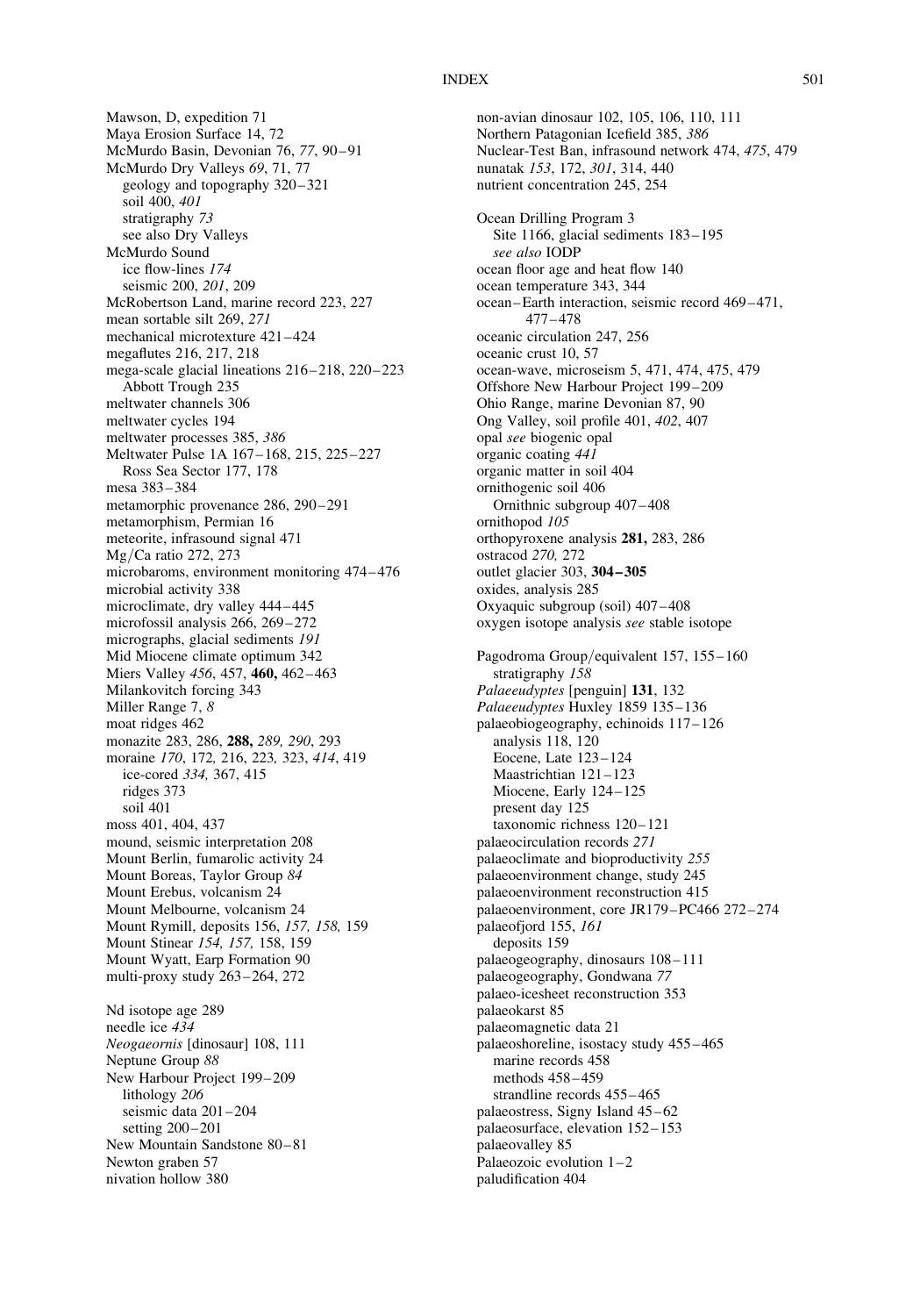palynomorphs 72 Pan-Antarctic Observation System 479 Pangea, break-up 111 Panthalassan margin 11, 13, 16 Panthalassan oceanic crust 10 paraglacial assemblage 358, 364, 374– 378 paraglacial processes 4, 388 parsimony analysis 132, 136 particle size analysis, Site U1359 279 passive margin–subduction, Transantarctic Mountains 7– 11 patterned ground 360, 367, 380, 383, 412, 433  $pCO<sub>2</sub>$  records 200 Pearse Valley, cold-based glaciers 301, 308, 310, 311 temperature 325 Penguin Islands, soil 404–405 penguins' activity 2 age of rookeries 172 and soil 400, 404, 406 penguins, phylogenetic analysis 129– 137 age 130 location/geology 129–130 material and methods 130, 132 phylogenetic analysis 136–137 systematic palaeontology 132-136 taxa 131 Pensacola Mountains, Devonian 87–89 perched lake 367, 374 periglacial assemblage 358, 378– 384 periglacial outwash plain 194 periglacial processes, landforms 4 –5, 429– 448 literature review 429-430 map 431 periglacial, sedimentary processes 411-425 permafrost 429– 430, 434– 447 cold-based glacier 311, 385–387 dry valleys 322 on other planets 444– 445 temperature 483 warm 482 permafrost and soil 404– 406 permafrost mapping, radar assessment 481 Permian glaciation 14, 75 petrology 16 Petrosalic subgroup (soil) 408 phosphate-rich beds 87, 88 phreatomagmatic deposits 19, 25 phylogeny, penguins 136–137 physical properties, sediment 247– 248 piedment glacier 302, 304– 305 pillow palagonite 19 Pine Island Trough 220, 226, 227, 234 ice stream 235, 241, 242 pingo 414 plant, Devonian 68, 73-74, 83, 84, 85, 88 plate margin early Palaeozoic 11–14 Mesozoic 21 South Orkney Microcontinent 45 plough structures 378, 380 ploughed boulders 310–311 plutons, Mesozoic 354, 355 polar deserts, geomorphology 353, 430, 432 boulder train assemblage 365– 374

glacigenic assemblage 360–365 paraglacial assemlage 358, 364, 374–378 periglacial assemblage 378–384 Polarornis [dinosaur] 107, 108 polygon formation 322, 442, 444 contraction crack 328, 332 sand-wedge 330, 331, 332, 341 sublimation 329, 331, 332, 341 polygonal fracturing 443 polythermal glacier 373 porosity 248 post-Last Glacial Maximum, sea level rise 215–216, 226–227 Powell Island 45, 46, 47, 57, 61–62 power spectral density 471, 472, 473 precipitation 354 preservation features, cold-based glacier 311– 313 pressure melting 363 pressure ridge 414, 415 Prince Charles Mountains, glacial history 151–159 Prince Gustav Ice Shelf, disintegration 357 proglacial lake 171 pronival rampart 442 protactinium/thorium,  $^{231}$ Pa/ $^{230}$  Th ratio 254 protalus ramparts 378, 379, 380 Protector Basin 146–148 provenance Beacon Supergroup 81, 90 Pagodroma Group 158 Prydz Bay sediments 185, 192, 194 provenance study 277-295 age 288 heavy minerals 279–282, 283–286 methods 279, 281, 283 sediments 279 source 286 provincialiam 111 echinoids 123, 125 Prydz Bay grounding line 223 lithofacies 186-195 sedimentation 183–185 sediments 151, 154–155, 160, 162 psilophytes 72 puzzle rocks 337 pyroclastic rocks 18, 19 pyroxene, Site U1359 291 quantitative analysis, echinoids 117– 126 dataset 118 relationships 121– 125 taxa 119 Quarternary volcanic activity 388 quartz grains 443, 444 texture 421, 423 RA index 358, 364 radar imagery in snow mapping 5, 481 –492 analytical procedures 483 backscatter analysis 485–486, 488 statistics 487 evaluation 489-492 methods 482–484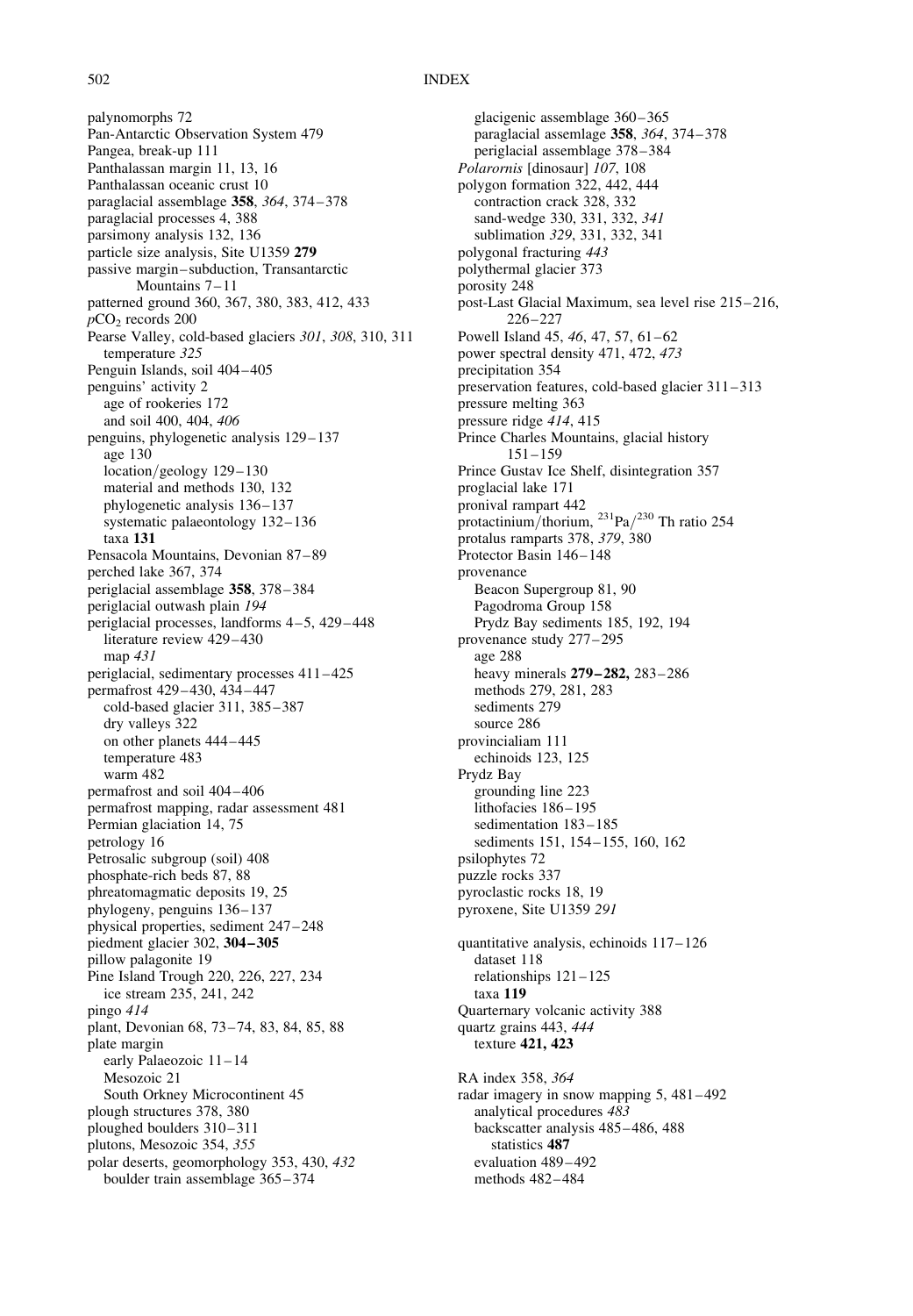snow conditions 454–455 study area 482–483 radiocarbon age 216–217, 220– 223 James Ross Island 356–357 Ross Sea Ice Sheet 171, 172 strandlines 457–463 radiocarbon to calendar years 459 rain rate 249, 253, 254 raised beach 374, 385 Raymond bump 176 Rb–Sr age 22 red desert varnish 376 refugia 314 relative humidity 324, 325, 326, 342 relative palaeointensity 265, 266, 268, 273 relaxation curve 455, 464 remote mapping 357, 388 remote monitoring, microseism 477 Reptile Horizon 106 reptiles, marine 99 rheology 455– 456, 465 Riedel fractures 54, 55 rifting, Cretaceous –Cenozoic 21–25 rifting, Early Jurassic 17–21 Right Dihedra method 49 roche moutonnée 413, 415 rock fragment, analysis 285 rock glacier 310, 323, 378 –380 age 436– 437, 438 rock streams 380 rockfall 323, 331, 333 Rodinia 1, 8 break-up 25 Roosevelt Island Last Glacial Maximum 173, 175, 176 Ross Embayment ice loss 464 Last Glacial Maximum 169, 173, 176 Ross Ice Shelf 38 Ross Orogen 9-11 sediment source 291, 294 Ross Orogeny 1, 8, 90 Ross Sea coastline 456 marine record 221-222, 223 seismic stratigraphy 238, 240 Ross Sea sector 7 grounded ice sheet 167– 178 Meltwater Pulse 1A, 177, 178 soil 399, 400, 405 rotation 21 Ellsworth block 87 South Orkney 57 roundness 358, 366, 369, 371, 383 shape analysis 357, 364, 367, 372–374, 376 salinity 255, 264, 272, 329 salt and soil 400, 408 salt weathering 322, 323, 327, 335–338, 343, 445 sand grains, abrasion 191 sand grains, glacial signature 192 sandbars 187 sand-wedge polygon 330, 331, 332, 341 Schirmacher Oasis, periglacial environment 411 –425

geology 415, 417 sediments 419-420 scoria cones, Marian Island 432 Scotia Metamorphic Complex 48 Scotia Sea, heat-flow determinations 139– 148 Scotia Sea, bathymetry 46 Scotia Sea, bioproductivity 245–258 Scott, Robert F, expeditions 67-68 scrapes 303, 306, 322 scree slope 376–378 sea bed temperature 143 sea ice dynamics, seismicity 476, 479 sea ice formation 256, 257 cover 264, 272, 273 palaeocirculation 271 sea salt flux 255 sea surface temperature 257, 264 sea-level change 1, 167 Devonian 73, 82 sea-level curve 73, 455 sea-level forcing 177 sea-level rise 263 Last Glacial Maximum 215–227 post-Last Glacial Maximum 217, 226-227 sediment assemblages, polar desert 358 sediment focusing,  $^{230}$ Th<sub>xs</sub> normalisation 249–250, 252– 257 sediment, Lambert–Amery Ice Shelf 151-163 sedimentary structures  $186 - 192$ sedimentation and subduction 10–17 sedimentation rates 200, 245-247, 251-254, 268 sedimentation, Abbott glacial trough 233–242 sedimentological analysis 268–269 sedimentology, periglacial 411–425 grain size 419–422, 425 methods 417 sediments, ODP Site 1166 183– 195 lithofacies 186-192 lithostratigraphy 185–186 textural characteristics 191–192 seismic profile Abbott glacial trough 236, 237, 239, 240 New Harbour 202, 204, 207 Scotia Sea 144-147 seismic stratigraphy 199–209 Abbott glacial trough 236– 238 correlation 205 Eocene–Oligocene 207– 208 Oligocene–Miocene 208–209 Transantarctic Mountain Border Fault 204–205 seismic units, glacial  $277 - 278$ seismic, multi-channel data  $201-204$ Seymour Island 129–130 soil 408 Shackleton Range 7, 8 Shackleton, E H, expedition 68 shape-roundness analysis 357, 364, 367, 372– 374, 376 shear indicators 55 sheet flow 388 shelly fauna 72, 73, 87, 90 shoreline tilt and age 460 Signy Island, biotic influence 437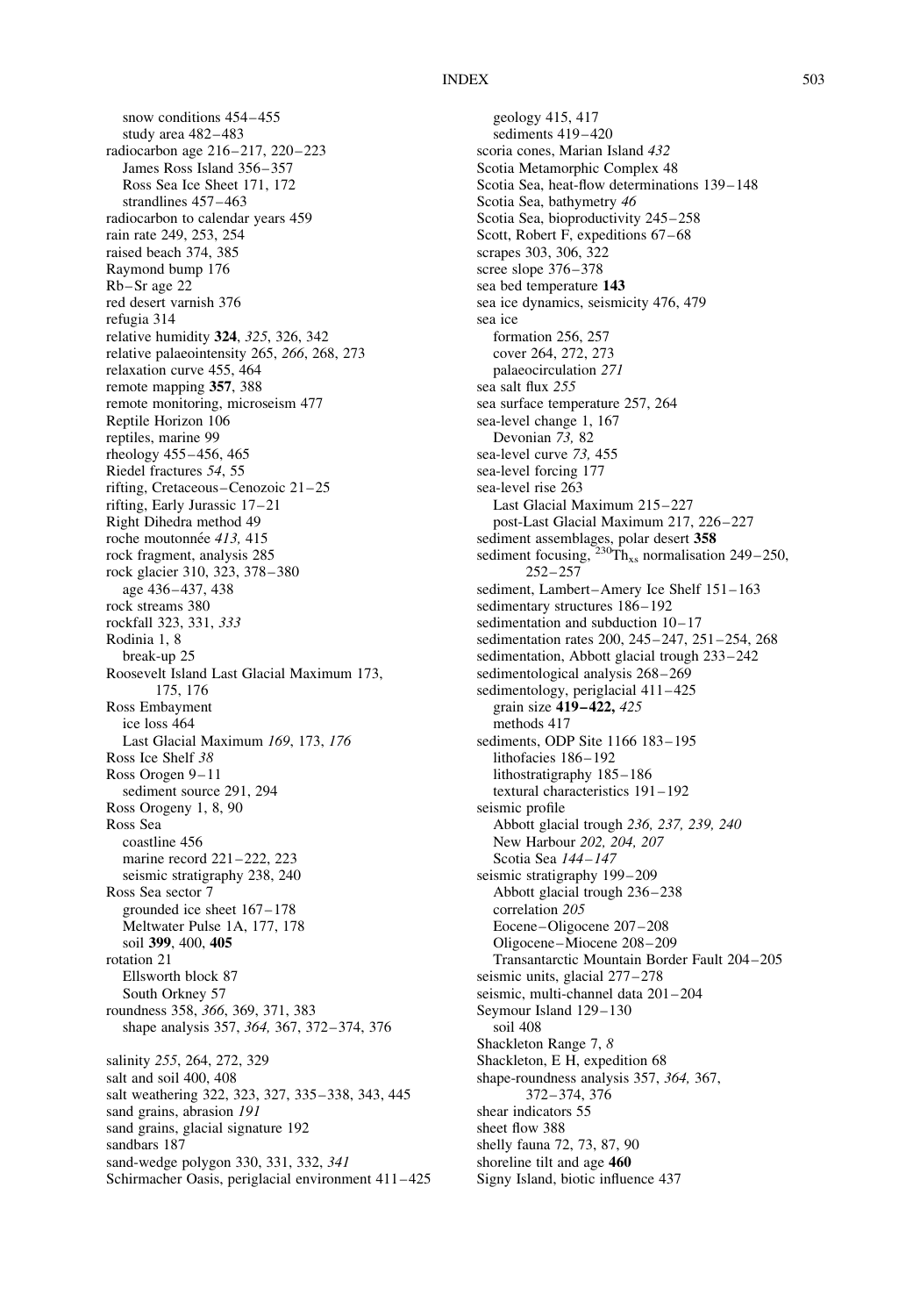Signy Island, stress field study 2, 45–62 geology 47–49 palaeostress database 49-55 relative chronology 57,  $61-62$ silica-rich water 245, 247 Si/Ti ratio 249, 250, 253 sills, Transantarctic Mountains 19 single frequency microseism  $471-474$ ,  $477$ ,  $478$ ,  $479$ Siple dome 173 Skelton, R W 67 Skolithos [trace fossil] 78, 80, 82, 83 slickenside 54 slope processes 380 slope, asymmetrical 367 slumping 82, 83, 189, 365, 369, 371 Sm–Nd studies 185 snow bank 326-328, 330-332, 359, 380, 382 snow conditions 489–492 snow cover analysis, radar 482–485, 487 snow mapping see radar imagery snow temperature 487, 490 snow transport 321 –322 wind-blown 326, 328 soft-sediment deformation 189, 190, 194, 195 soil 4, 320 colour 406, 407 formation 399, 407 moisture 322– 324, 331 –333, 342, 402 pH 405, 406 temperature 324, 326, 329 soil map windows 397–398 soil study 397–408 classification  $405$ ,  $407 - 408$ properties 399–407 soil–landscape relationships 398, 399–406 solid earth deformation 4, 455, 463, 464 solifluction 323, 328–329, 332– 333, 343, 380, 382 sorted polygons 440 sorted stripes 432, 434 South Georgia, landforms 436–437 South Orkney 48 Transantarctic Mountains 7– 10, 11 South Orkney Microcontinent 2 palaeostress 45–62 South Scotia Ridge, stress 62 South Shetland 481, 482 rock glacier 437 South Victoria Land, cold-based glaciers 299, 301–303 Dry Valleys 319-344 South Victoria Land, Taylor Group 78– 85 Southern Hemisphere Westerlies 256 Southern Ocean, biogeography 117–126 Sphenisciformes 129, 137 spits 374 spreading centre, Scotia Sea 139 Sr/Sr age 130 stable isotope analysis 266–273 stable upland zone landforms 328, 331–332 337 microclimate 324–326, 343 stagnant glacier ice 369 stereoplots, stress field  $50-53$ , 56, 61 stone polygons 365, 380, 382 stone runs, tropical origin 435, 436, 445

stone stripes 360, 367, 380, 382 storm intensity, microbarom 474–475, 479 storm intensity, microseism 470-473 storms, seismic data 478 strandlines tilt 455-465 stream, ephemeral 376, 415 stress fields, evolution 45-62 characterization 55–57 stress release fracture 377 stress tensor 56, 58–60, 62 striae 415, 417 sub-Antarctic periglacial processes  $431-436$ subduction 23 and sedimentation 10–17 subglacial drainage system 226 sublimation 326, 327, 332, 335, 354 polygons 329, 331, 332, 341 rates 443, 444 Sulphuric Haploturbel subgroup 408 summer sea surface temperature 257 surface erosion, rate 337 surface exposure age 326<br><sup>10</sup>Be 169, 170, 171, 172, 338  ${}^{3}$ He 172 surface water conditions 264 surface water, low temperature 323, 338 surge 177, 189 surge events, seismicity 476 Syowa Station, microseism records 469, 471–475 tafoni 307, 335, 336, 337 development 440 tarsometatarsi 133, 135, 136 taxonomic list dinosaurs 103, 103 echinoids 119 penguins 131 taxonomic richness, echinoids 120–121 Taylor Group deformation 13, 14, 22 stratigraphy 11 thickness 10 Taylor Group, Devonian 67–91 age 72– 74 depositional basins 76–78 Ellsworth Basin 87– 90 Kukri Erosion Surface 74–75, 76 previous study 67–68, 71– 72 Southern Victoria Land 78– 86 stratigraphy 11 Taylor Valley 320, 456 buried ice 332, 334 flow lobes 310, 330 geomorphology 457, 461–462 wind rose diagrams 325 temperate glaciers, Tierra Del Fuego 385 temperature and permafrost, 434, 437 temperature indicator 255, 256-257 temperature, air 324–326, 337, 342 Deception Island 483, 485, 487 mean annual 301, 354 temperature, cold-based glaciers 325 temperature, sea bed 142 temperature, soil 408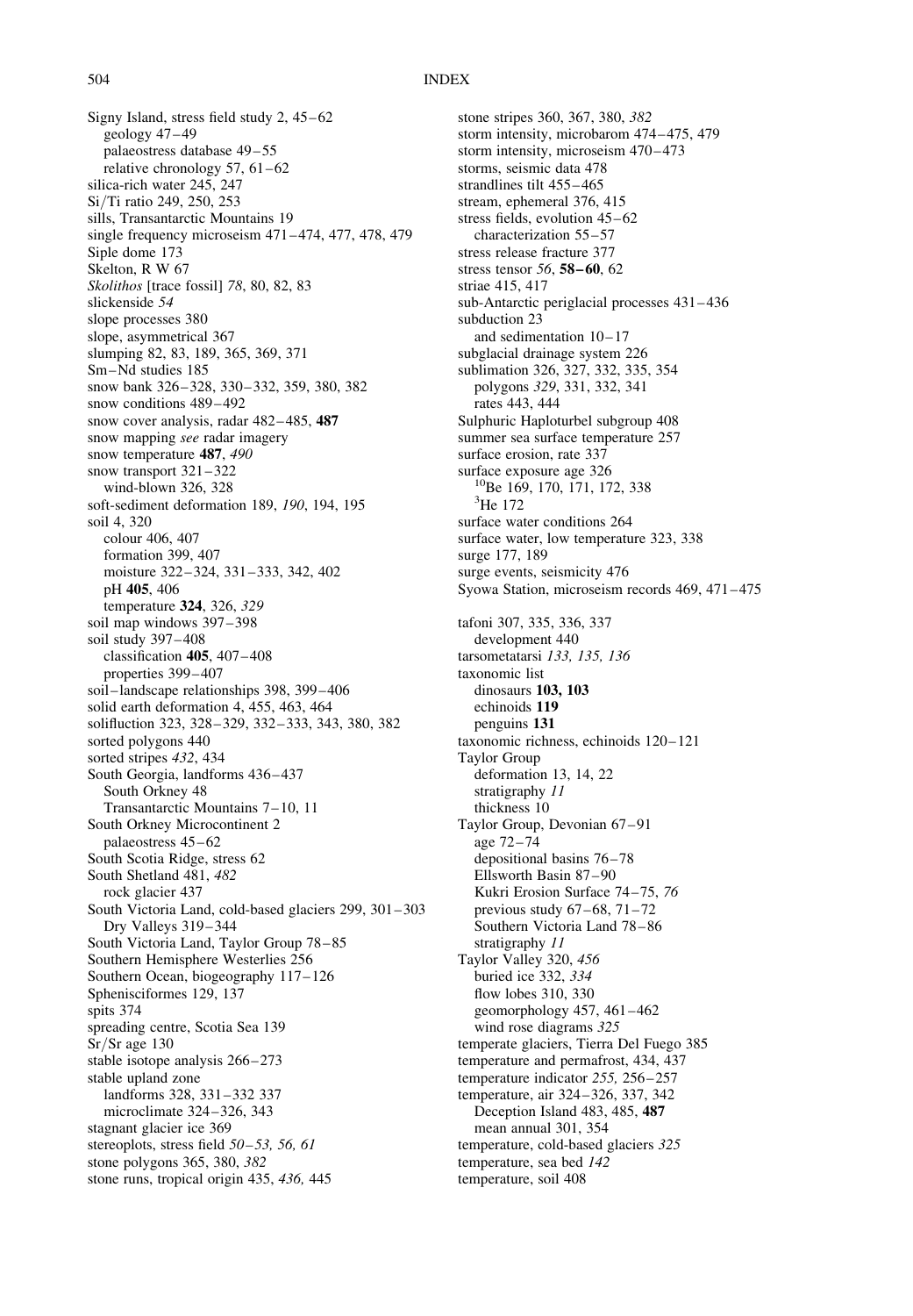tension gashes, palaeostress analysis 49-55 tephritic phonolite lava 155 Terra Cotta Siltstone 75, 79– 80 Terra Nova Bay, permafrost 440, 441, 443 terrestrial analogues 445 Test Ban Treaty network 471, 479 texture, mechanical 421-424 thermal conditions, microscale 440 thermal contraction 322 thermal gradient, Scotia Sea 142 thermal regime 386, 387– 388, 389, 481 thermal shock 442 thermal stress 445 thermal stress fatigue 337, 338 thermochronology study, Byrd Glacier fault 37–43 thermokarst 333, 334, 435, 437 theropod 102, 105, 111 Thionic prefix 408 thorium,  $^{230}Th_{xs}$  normalisation 249–250, 252–257<br> $^{231}Pa/^{230}$  Th ratio 254 thrusting 369, 370, 373 South Orkney Microcontinent 48, 49, 57, 62 tidal channel 189 Tierra Del Fuego, temperate glaciers 385, 386 till delta 241, 242 tilt magnitude 461, 462, 464 tilting, strandlines  $455 - 465$ time-lapse photographs, Crater Lake 486 titanosaur 111 topographic diffusivity 335, 342 topography 24 and glaciation 161, 162–163 and soil 399, 407 total organic carbon 175 trace fossils 79, 80, 81, 83, 86 trace metal analysis  $267$ ,  $271-272$ Transantarctic Mountain Border Fault 200, 208 seismic 207, 204–205 Transantarctic Mountains Last Glacial Maximum 168– 171 Taylor Group 67, 78–86 unroofing  $1-2$ Transantarctic Mountains, geology/tectonics Archean 7 Carboniferous to Triassic 16–17 Cretaceous –Cenozoic 21–25 Devonian 10–11 Jurassic 17–21 Neoproterozoic 7–10 Ordovician to Carboniferous 11–14 Permo-Triassic 14– 16 translation 9, 21, 25, 26 Trinity Peninsula 354, 355 turbidity currents 189 Ulu Peninsula, palaeo- to modern processes 354– 389 geomorphological map 356 unloading 160 unroofing  $1-2$ Ross Orogen 37 U–Pb age 20, 185 uplift  $21-25$ Cenozoic 160 rate of 160, 464

uplift, erosion induced 163 uplift, ice loss 455 upwelling proxy 245, 247, 256 U-shaped valley 153, 415, 417 U-Th date 172  $(U-Th)/He$  1-2, 38-39 valley asymmetry 327, 328, 443 Vega Island, volcanic activity 388 Vegavis [bird] 107, 108, 109, 112 ventifact 322, 336, 337, 362, 376, 385, 435 Mars analogue 443 vertebrate fossil record 99, 101 vertebrate, dispersal 108–111 vicariance 111, 117, 126 Victoria Group 14, 17, 19-20, 22, 72 stratigraphy 11 Victoria Land 7, 8, 10, 13–15, 17– 19, 22–25 geomorphic processes 319–344 Last Glacial Maximum 172 strandlines  $456 - 468$ stratigraphy 11 Taylor Group 74 Victoria Land Basin, seismic 200– 201, 205, 207, 209 viscous flow 323– 324 features 328, 330, 331, 332 volcanic ash, chronology 246 volcanic rocks Cenozoic 23 Devonian 76 Neogene 354 recent 432, 435 volcanism 320 alkaline 24 silicic 20, 21, 26 volcano, active 24, 482, 492 warm-Earth intervals 342–344 warming event 270, 272 Holocene 226 warming trend 437 water-escape features 80 water mass characteristics 264 water, low temperature 323, 338 water, periglacial processes 430 weathering pits 337 weathering rinds 429 weathering, chemical 430, 435, 438, 445 weathering, mechanical 433, 445 weathering, periglacial 429-447 weather-related phenomena, seismic data 478 Weddell oceanic crust 48, 61–62 Weddell Sea geophysical survey 21 marine record 218, 222, 223, 224, 227 opening 21 Weddellian Biogeographical Province 110, 117, 123 West Antarctic Ice Sheet 168, 263, 264, 274 ice volume 343, 344, 464 map 220 marine record 215, 219-222, 225-227 marine sediments 233 transport 294 West Antarctic Peninsula, drift sediments 263–274